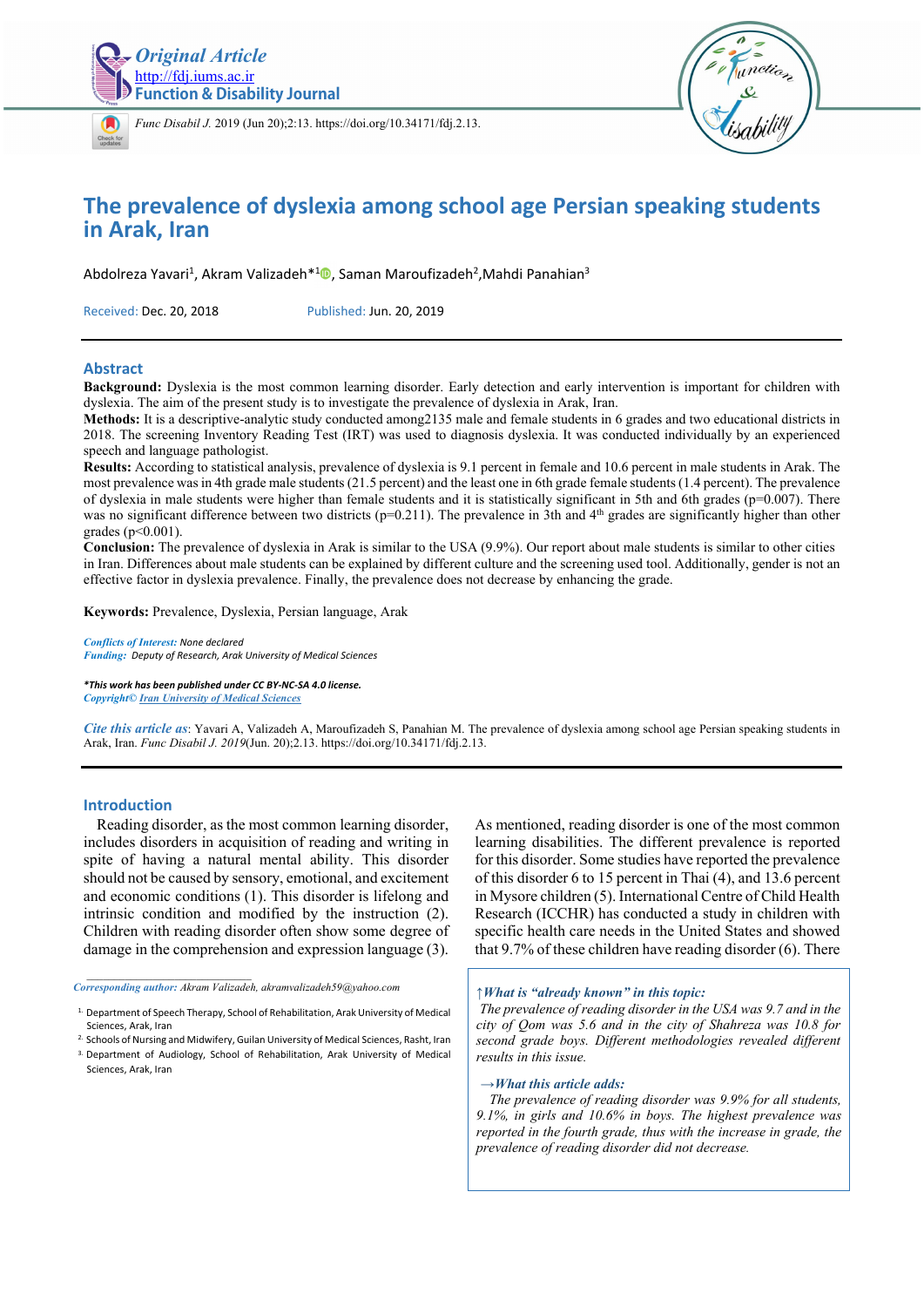are reports of the prevalence of reading disorder in Iran. One of these surveys was conducted in Qom and 1562 primary school children were evaluated regardless of their educational grade. The results showed that 5.6% of these children had a reading disorder (7). Another survey in Ahvaz studied the prevalence of reading disorder again regardless of the educational grade and considering the overweight factor. The results of this study showed that the prevalence of reading disorder was 3.5% in healthy students and 21% in overweight students(8).Seagate and colleagues assessed the prevalence of reading disorder in 200 first to fifth grade students of primary school in Isfahan, and reported that the highest prevalence of reading disorder was among the first grade boys of primary school students (25%) and in fifth grade girls it was the lowest (zero percent)(9).The prevalence of reading disorder in Shahrekord showed that 10.5% of boys and 7.3% of girls and in the third grade of primary school, 8.4% of boys and 4.3% of girls had reading disorder. They also noted that there was a significant difference between the number of girls and boys with reading impairment, but no significant difference was found between the third and fourth grades (10). In another study conducted in Shahreza, the second to fifth grade children were evaluated and the highest prevalence was in the second grade boys (10.8%) and the lowest prevalence was in the fifth grade girls (2.8%). Also, the difference between male and female students in different educational grades was statistically significant (11). The studies reviewed have provided different methodologies and different results. On the other hand, differences in culture affect language and reading abilities (12). Therefore, it seems necessary to determine the prevalence of this disorder in other cities of Iran that have a different cultural context. Early detection of this disorder can help to early intervention and preventing the secondary problems of reading disorder such as academic failure. Therefore, we decided to study the prevalence of reading disorder among 1-6<sup>th</sup> grade students in Arak city and measure the effect of gender and educational grade on the prevalence of this disorder.

#### **Methods**

In this cross-sectional descriptive-analytic study, a total of 2135 students (1198 boys and 937 girls) were studied in Arak schools. This number was selected using multi-stage cluster sampling. For sample selection, at first in each of the two districts of Arak, all schools were chosen and then the number of samples per grade was divided into the number of schools that had that grade with that gender and district. Then, by using a simple random method, from the alphabetical list of students in each class the students were selected using a table of random number. According to the sample size formula, considering  $\alpha=0.05$ , p=0.1, d=0.013, the sample number is 2100. A total of 2135 people were enrolled in the study. The criteria for entering the study included: having natural intelligence, healthy or modified eyesight, normal hearing, no history of psychiatric and neurological disorders. These data were extracted from the students' medical records in the school. Exclusion criterion was the student's reluctance to continue the assessment.

Parents of all students signed a written ethical consent form. The evaluations were carried out six months after the start of the school year, so that students, especially the firstgrade children, would be fluent in the taught books. All of these students were evaluated using Inventory Reading Test (IRT) (13). The assessment was conducted by a speech and language pathologist and individually. This tool for each academic grade included a 100-word text, and four comprehension questions. The subject was asked to read the text aloud and then answer questions about comprehension. If the subject correctly reads less than 90% of the words and his comprehension score is less than 50%, that is, he/she has more than 10 errors and answers less than 2 questions correctly, thus he/she is at the level of reading disorder or unable reading. If the subject correctly answers 98% of the words correctly and answers all questions of comprehension, he/she is at the independent reading. If it reads less than 98% of the words correctly and answers to three questions of comprehension correctly (comprehension is 75%), he/she is at the educable reading (13). Based on this, the participants were divided into three groups of independent reading, educable reading and unable reading. In the present study, the values of qualitative variables were represented as "(percent) frequency. Chi-Square test was used to determine the relationship between the prevalence of reading disorder and gender, educational grade and educational area. For these analyses, SPSS 16 software was used and P<0.05 was considered statistically significant.

#### **Results**

The participants' demographic information, based on their gender, academic grade and academic district are presented in Table 1, with the number and percentage being considered. The largest number of participants was from the first grade. The number of participants from both areas was almost equal. All of these participants were screened for reading. The number of participants in each level of education, including recall, training and flashing, that are divided according to the score obtained in the assessment, disaggregated by gender has shown in Figure 1. As you can see, 42.4% of the students belong to group of educable reading, 47.6% to group of independent reading and 9.9% to group of reading disorder. Then, the prevalence of reading disorder in students is 9.9%. The prevalence was 9.1% for girls and 10.6% for boys (Table 2). According to

|  | Table 1. Participants' demographic characteristics |
|--|----------------------------------------------------|
|  |                                                    |

| <i>rable 1.</i> I articipants demographic characteristics |                  |  |  |  |  |
|-----------------------------------------------------------|------------------|--|--|--|--|
| Gender                                                    | Number (Percent) |  |  |  |  |
|                                                           |                  |  |  |  |  |
| Boy                                                       | 1198(56.1)       |  |  |  |  |
| Girl                                                      | 937(43.9)        |  |  |  |  |
| Area                                                      |                  |  |  |  |  |
|                                                           | 1064(49.8)       |  |  |  |  |
| 2                                                         | 1071(50.2)       |  |  |  |  |
| Grade                                                     |                  |  |  |  |  |
|                                                           | 394(18.50)       |  |  |  |  |
| 2                                                         | 346(16.2)        |  |  |  |  |
| 3                                                         | 362(17.00)       |  |  |  |  |
| 4                                                         | 374(17.50)       |  |  |  |  |
| 5                                                         | 328(15.4)        |  |  |  |  |
| 6                                                         | 330(15.50)       |  |  |  |  |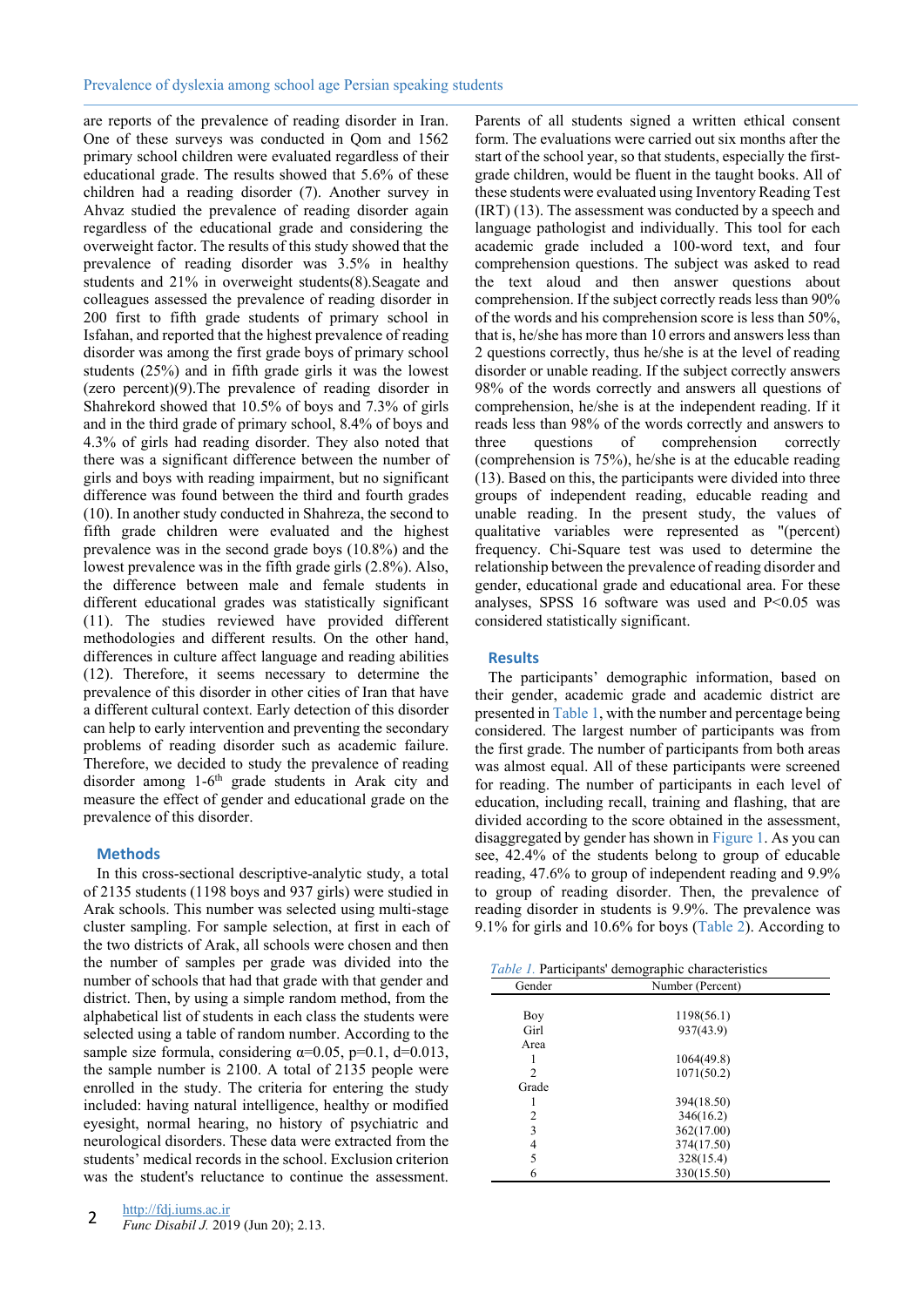

*Fig. 1.* Frequency distribution of reading disorder in male and female participants

the results of the Kayo test shown in the Table 3, the level of disorder in boys (10.6%) was significantly higher than girls  $(9.1\%)$  ( $p=0.007$ ). There was no significant difference between the prevalence of this disorder in district 1 (41.5%) and district  $2(43.3\%)$  (p=0.121) and the degree of disorder in grades 3 and 4 was greater than grades 1, 2, 5 and 6  $(p<0.001)$ . The percentage of students with reading disorder in the first grade is 8.6%, in the second grade 4.0%, in the third grade 13.2%, in the fourth grade 20.3%, in the

fifth grade 8.2% and in the sixth grade 3.9 percent. The highest prevalence was in the fourth grade boys with 21.5% and the lowest prevalence was in sixth grade girls was 1.4%. In comparing girls and boys in different grades, the total reading disability was higher in boys than in girls and this increase was significant at the second and fifth grades  $(p<0.001)$ .

| Table 2. The relationship between the level of reading ability with gender, area and academic grade |  |
|-----------------------------------------------------------------------------------------------------|--|
|-----------------------------------------------------------------------------------------------------|--|

|                | Level of reading ability |                  |                | Chi-square statistics | P       |  |
|----------------|--------------------------|------------------|----------------|-----------------------|---------|--|
|                | Independent reading      | Educable reading | Unable reading |                       |         |  |
| Gender         |                          |                  |                | $2_{x(2)} = 9.83$     | 0.007   |  |
| Boy            | 473(39.5)                | 598(49.9)        | 127(10.6)      |                       |         |  |
| Girl           | 433(46.2)                | 419(44.7)        | 85(9.1)        |                       |         |  |
| Area           |                          |                  |                | $2_{x(2)=3.11}$       | 0.211   |  |
|                | 442(41.5)                | 525(49.3)        | 98(9.1)        |                       |         |  |
|                | 464(43.3)                | 492(45.9)        | 115(10.7)      |                       |         |  |
| Academic Grade |                          |                  |                | $2_{x(10)}=91.8$      | < 0.001 |  |
|                | 173(43.9)                | 187(47.5)        | 34(8.6)        |                       |         |  |
|                | 160(46.2)                | 172(49.7)        | 14(4.0)        |                       |         |  |
|                | 137(37.7)                | 178(49.0)        | 48(13.2)       |                       |         |  |
| 4              | 117(31.1)                | 181(48.4)        | 76(20.3)       |                       |         |  |
|                | 158(48.2)                | 143(43.6)        | 27(8.2)        |                       |         |  |
| 6              | 161(48.8)                | 156(47.3)        | 13(3.9)        |                       |         |  |

Values are represented as "(%) frequency".

*Table 3.* Comparison of girls and boys in terms of reading ability level by educational area and educational grades

|                         |                | Chi-square<br>statistics |                        | Level of reading ability |                       | Gender |       |
|-------------------------|----------------|--------------------------|------------------------|--------------------------|-----------------------|--------|-------|
|                         |                |                          | Independent<br>reading | Educable<br>reading      | <b>Unable reading</b> |        | P     |
| <b>Educational area</b> |                | $2_{x(2)=1.22}$          | 262(40.4)              | 329(50.7)                | 58(8.9)               | Boy    | 0.542 |
|                         |                |                          | 180(43.4)              | 196(47.2)                | 39(9.4)               | Girl   |       |
|                         | $\overline{c}$ | $2_{x(2)=12.03}$         | 211(38.4)              | 269(49)                  | 69(12.6)              | Boy    | 0.002 |
|                         |                |                          | 253(48.5)              | 223(42.7)                | 46(8.8)               | Girl   |       |
| Educational<br>grades   | $\perp$        | $2_{x(2)=1.38}$          | 95(42.6)               | 111(49.8)                | 17(7.6)               | Boy    | 0.501 |
|                         |                |                          | 78(45.6)               | 76(44.4)                 | 17(9.9)               | Girl   |       |
|                         | 2              | $2_{x(2)=1.88}$          | 88(43.8)               | 103(51.2)                | 10(5.0)               | Boy    | 0.391 |
|                         |                |                          | 72(49.7)               | 69(47.6)                 | 4(2.8)                | Girl   |       |
|                         | 3              | $2_{x(2)=1.51}$          | 71(35.5)               | 104(52)                  | 25(12.50)             | Boy    | 0.457 |
|                         |                |                          | 66(40.5)               | 74(00.00)                | 23(14.1)              | Girl   |       |
|                         | 4              | $2_{x(2)=4.11}$          | 50(26.2)               | 100(52.4)                | 41(21.5)              | Boy    | 0.092 |
|                         |                |                          | 67(36.6)               | 81(44.3)                 | 35(19.1)              | Girl   |       |
|                         | 5              | $2_{x(2)=9.19}$          | 86(43.9)               | 87(44.4)                 | 23(11.7)              | Boy    | 0.010 |
|                         |                |                          | 72(54.5)               | 56(42.4)                 | 4(3.0)                | Girl   |       |
|                         | 6              | $2_{x(2)=6.40}$          | 83(44.4)               | 93(49.7)                 | 11.5.9                | Boy    | 0.041 |
|                         |                |                          | 78(54.5)               | 63(44.1)                 | 2(1.4)                | Girl   |       |

Values are represented as "(%) frequency".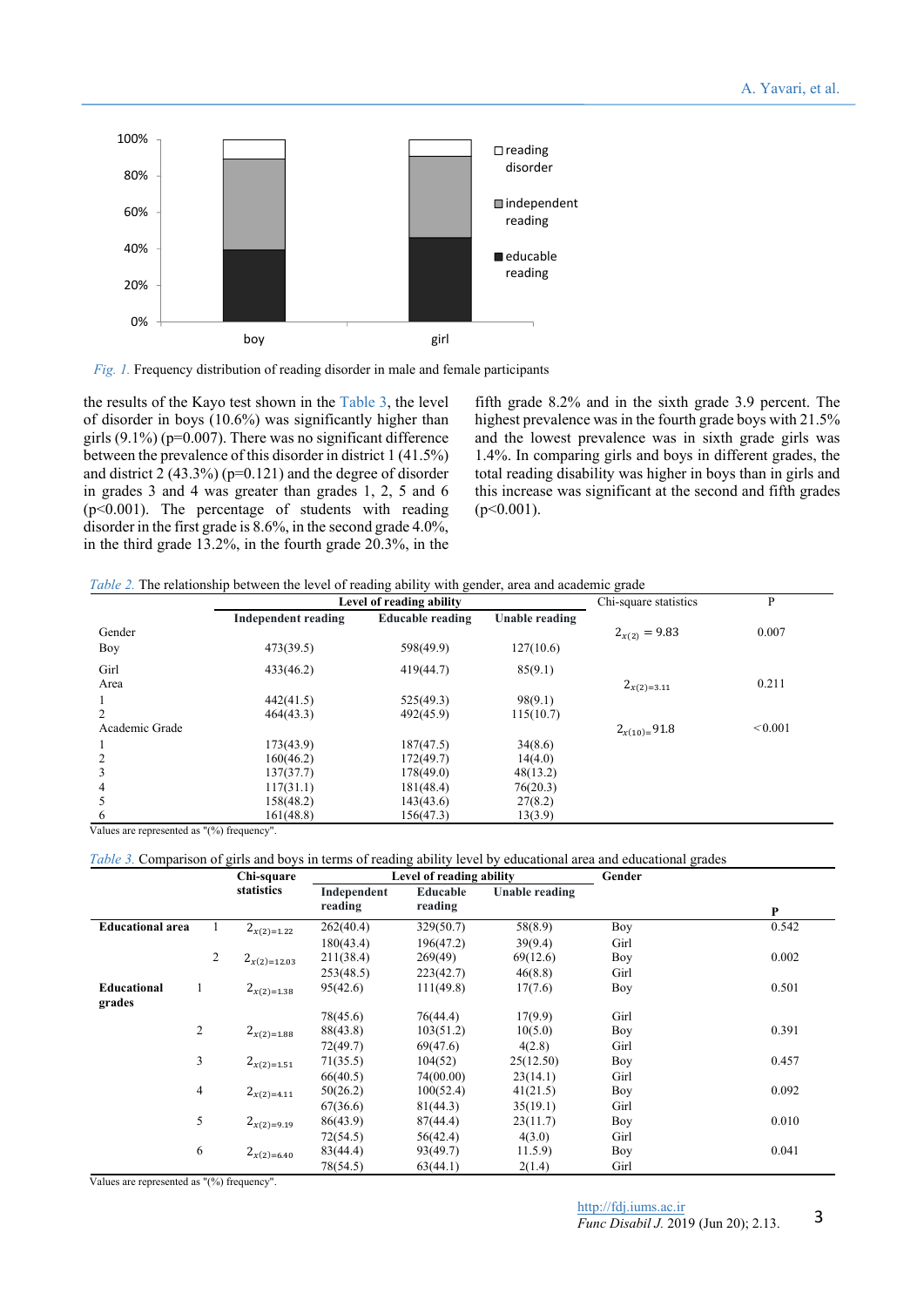#### **Discussion**

The main objective of this study was to determine the prevalence of dyslexia among students in Arak, in which 2135 students from the first to sixth grade were evaluated. The results of this study indicated that the prevalence of this disorder was 9.9% for all students. The prevalence of this disorder was higher in boys than in girls, although this difference was not statistically significant. The highest prevalence was reported in the fourth grade, thus with the increase in grade, the prevalence of reading disorder did not decrease. The prevalence of reading disorder in the city of Arak was 9.1%, in girls and 10.6% in boys.

In Iranian studies, this prevalence in boys is similar to reports from Shahrekord and Shahreza in Iran (10, 11), But for girls, the study has shown a higher prevalence. On the other hand, the findings from our study showed that the prevalence of reading disorder was higher than that reported by Ahwaz, which had raised 3.5 percent in students (7). This can be due to the different tools used in these studies. Our study tool is a screening tool that has a higher sensitivity then tool used by these two mentioned studies (14). It may be due to a higher sensitivity to show a higher prevalence for this disorder. In addition, cultural differences are also very influential in this regard (15). The results of this study showed that similar to all speech and language disorders, the prevalence of reading disorder in Arak was higher in boys than in girls. The difference in the prevalence of reading disorder between boys and girls was significant at the second and fifth grades. These results were similar to the results of Sharifi et al. that showed significant differences between girls and boys in some third and fourth graders and did not show significant difference in other grades (10). In the study of Rahimian et al., there was a significant difference between the two groups, which was not consistent with the results of the study (11).

In non-Iranian studies, the overall prevalence of reading disorder among students in the city of Arak was 9.9%; this finding is very close to the report of the United States Center for Children's Health Research, which reported 9.7  $% (6)$ . Therefore, in general, according to this survey, the prevalence of this disorder is not significantly affected by the gender variable. Although, there was no difference in the percentage of male and female disorder, but in general, girls were better than boys in recall and education groups.

#### **Conclusion**

Based on this study, the prevalence of reading disorder among first-sixth grade students in Arak city was 9.9% and in boys more than girls, although this difference was not statistically significant.

Additionally, the prevalence of reading disorder did not decrease with increasing academic grade.

#### **Acknowledgment**

The present study was carried out in cooperation with the Education Organization of Arak. Therefore, we thank all the officials of this organization, the families of students and undergraduate students of speech therapy in Arak University of Medical Sciences who contributed to the study.

#### *Conflict of Interests*

The authors declare that they have no competing interests.

### **References**

- 1. Reid G. Dyslexia: A practitioner's handbook: John Wiley & Sons; USA. 2016.
- 2. Mather N, Schneider D. The use of intelligence tests in the diagnosis of specific reading disability. Handbook of Intelligence: Springer; 2015. p. 415-33.
- 3. Horowitz‐Kraus T, Schmitz R, Hutton JS, Schumacher J. How to create a successful reader? Milestones in reading development from birth to adolescence. Acta Paediatrica. 2017;106(4):534-44.
- 4. Roongpraiwan R, Ruangdaraganon N, Visudhiphan P, Santikul K. Prevalence and clinical characteristics of dyslexia in primary school students. J Med Assoc Thai. 2002;85:S1097- 103.
- 5. Rao S, Raj A, Ramanathan V, Sharma A, Dhar M, Thatkar PV, et al. Prevalence of dyslexia among school children in Mysore. Int J Med Sci Public Health. 2017;6(1):159-64.
- 6. Altarac M, Saroha E. Lifetime prevalence of learning disability among US children. Pediatrics. 2007;119(Supplement 1):S77- S83.
- 7. Pouretemad HR, Khatibi A, Zarei M, Stein J. Manifestations of developmental dyslexia in monolingual Persian speaking students. AIM. 2011;14(4).
- 8. Hakim A, Ghorbanibirgani A. Prevalence of Dyslexia among Male Students in Primary Schools and Its Relationship with Obesity and Being Overweight in Ahvaz, Iran. Int J Community Based Nurs Midwifery. 2015;3(2):116.
- 9. Sedaghati L, Foroughi R, Shafiei B, Maracy MR. Prevalence of dyslexia in first to fifth grade elementary students Isfahan, Iran. Audiology. 2010;19(1):94-101.
- 10. Sharifi AA, Davari R. prevalence of reading disorder a among primary school students in Shahrekord. Journal of Exceptional Children. 2009;8(4):413-8.
- 11. Rahimian Boogar E, Sadeghi A. Prevalence of reading disorder in primary school students. IJPCP. 2007;12(4):396- 402.
- 12. Grainger P. The impact of cultural background on the choice of language learning strategies in the JFL context. System. 2012;40(4):483-93.
- 13. Shafiei B, et al. Developing a screening inventory reading test (IRT) for the Isfahanian students of the first to fifth grade. Audiol. 2009;17(2):53-60.
- 14. Maxim LD, Niebo R, Utell MJ. Screening tests: a review with examples. Inhalation toxicology. 2014;26(13):811-28.
- 15. Verpalen JM, van de Vijver FJ. Differences in neurocognitive aspects of dyslexia in Dutch and immigrant 6-7-and 8-9-years old children. SpringerPlus. 2015;4(1):105.